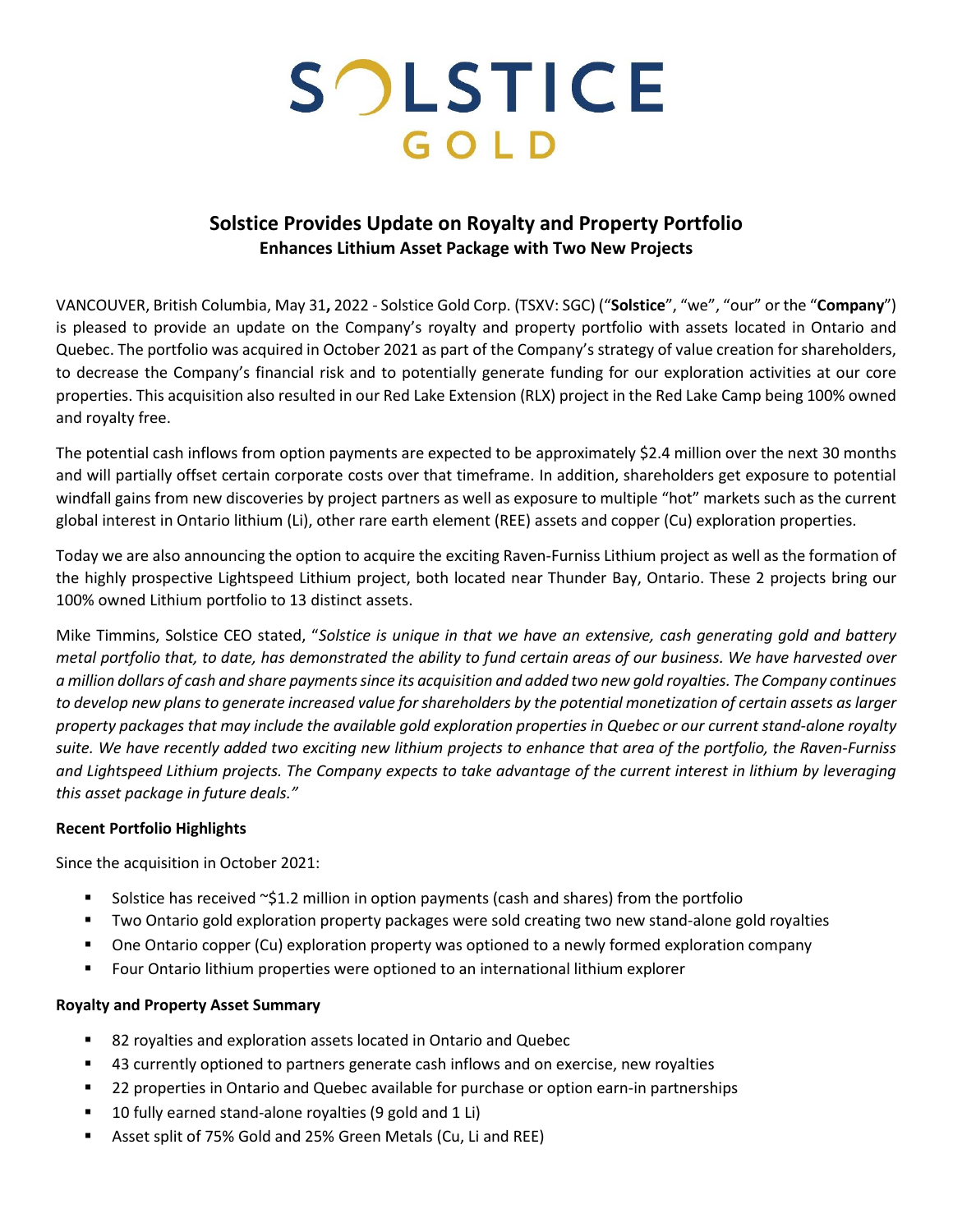#### **Option Agreement to Acquire the Raven-Furniss Lithium Property in Ontario**

The Company announces that it has entered into an Option Agreement dated May 30, 2022, with Gravel Ridge Resources Ltd. ("Gravel"), 1544230 Ontario Inc. ("1544230") and 2873454 Ontario Inc. ("2873454" and together with Gravel and 1544230, the "Optionors") to purchase an option (the "Option") to acquire the Optionors 100% interest in certain mining claims known as the Raven-Furniss Project (the "Claims").

In consideration for the grant of the Option, Solstice has agreed to pay the Optionors \$24,200 in cash (the "Initial Cash Payment") and issue 450,000 Common Shares (the "Initial Share Payment"). To exercise the Option, the Company must make the following cash payments to the Optionors: (i) \$24,000 by May 30, 2023; (ii) \$30,000 by May 30, 2024; and (iii) \$45,000 by May 30, 2025. Following exercise of the Option, the Claims will be subject to a 1.5% NSR royalty in favour of the Optionors, 0.75% of which may be repurchased by Solstice for \$1,000,000 any time after the exercise of the Option.

No finder's fees are payable in connection with the transaction and the issuance of the Initial Share Payment is subject to approval of the TSX Venture Exchange.

#### **Solstice Forms Lightspeed Lithium Project**

The Company has recently staked mining claims totalling approximately 17.1km<sup>2</sup> in the Thunder Bay mining district based on an internal review of the battery metal potential and the activity of other lithium explorers in the region. The newly acquired property is located approximately 27 km north of Ignace in NW Ontario and covers an area of previous government mapping in 1974<sup>1</sup> which identified ten pegmatite occurrences from lakeshore mapping. Subsequent lake sediment sampling in 2003 by the OGS<sup>2</sup> in the Ignace area (total samples = 2214) show that, of the 48 lake sediment samples from the Lightspeed property, 79% of these have Li contents which exceed the 90<sup>th</sup> percentile (11.6 -35.7 ppm Li) of the entire sample (N=2214). Furthermore, 31% of the 48 samples exceed the 98<sup>th</sup> percentile of data for the entire survey (21.8-35.7ppm Li). The elements rubidium (Rb) and cesium (Cs), which are typically associated with known Li-pegmatites in the region are also strongly elevated in lake sediment samples from the staked claims. More details on this project will be provided in the coming months.

*1 Sage, R.P., Breaks, F.W., Stott, G.M., Williams, G.M. and Atkinson, S. 1974. Operation Ignace-Armstrong, Ignace-Graham Sheet, Districts of Thunder Bay, Kenora and Rainy River; Ontario Div. of Mines, Preliminary Map P.964.*

*<sup>2</sup>MRD 118 Lake Sediment Geochemical data from the Ignace Area, Northwestern Ontario; by J.E. Jackson, 2003.*

## **About Solstice Gold Corp.**

Solstice is an exploration company with quality, district-scale gold projects in established mining regions of Canada. Our 180 km<sup>2</sup> Red Lake Extension (RLX) and New Frontier projects are located at the northwestern extension of the prolific Red Lake Camp in Ontario and approximately 45km from the Red Lake Mine Complex owned by Evolution Mining. The Company is funded for phase one drilling at RLX. Our newly formed 322km<sup>2</sup> Atikokan Gold Project is approximately 23km from the Hammond Reef Gold Project owned by Agnico Eagle Mines Limited and is fully funded for a robust field program in 2022. Our Qaiqtuq Gold Project which covers 886 km<sup>2</sup> with certain other rights covering an adjacent 683 km<sup>2</sup>, hosts a 10 km<sup>2</sup> high grade gold boulder field, is fully permitted and hosts multiple drill-ready targets. Qaiqtuq is located in Nunavut, only 26 km from Rankin Inlet and approximately 7 km from the Meliadine Gold Mine owned by Agnico Eagle Mines Limited. An extensive gold and battery metal royalty and property portfolio of over 80 assets was purchased in October 2021. Approximately \$1.2 million in value and two new royalties have been generated since the acquisition.